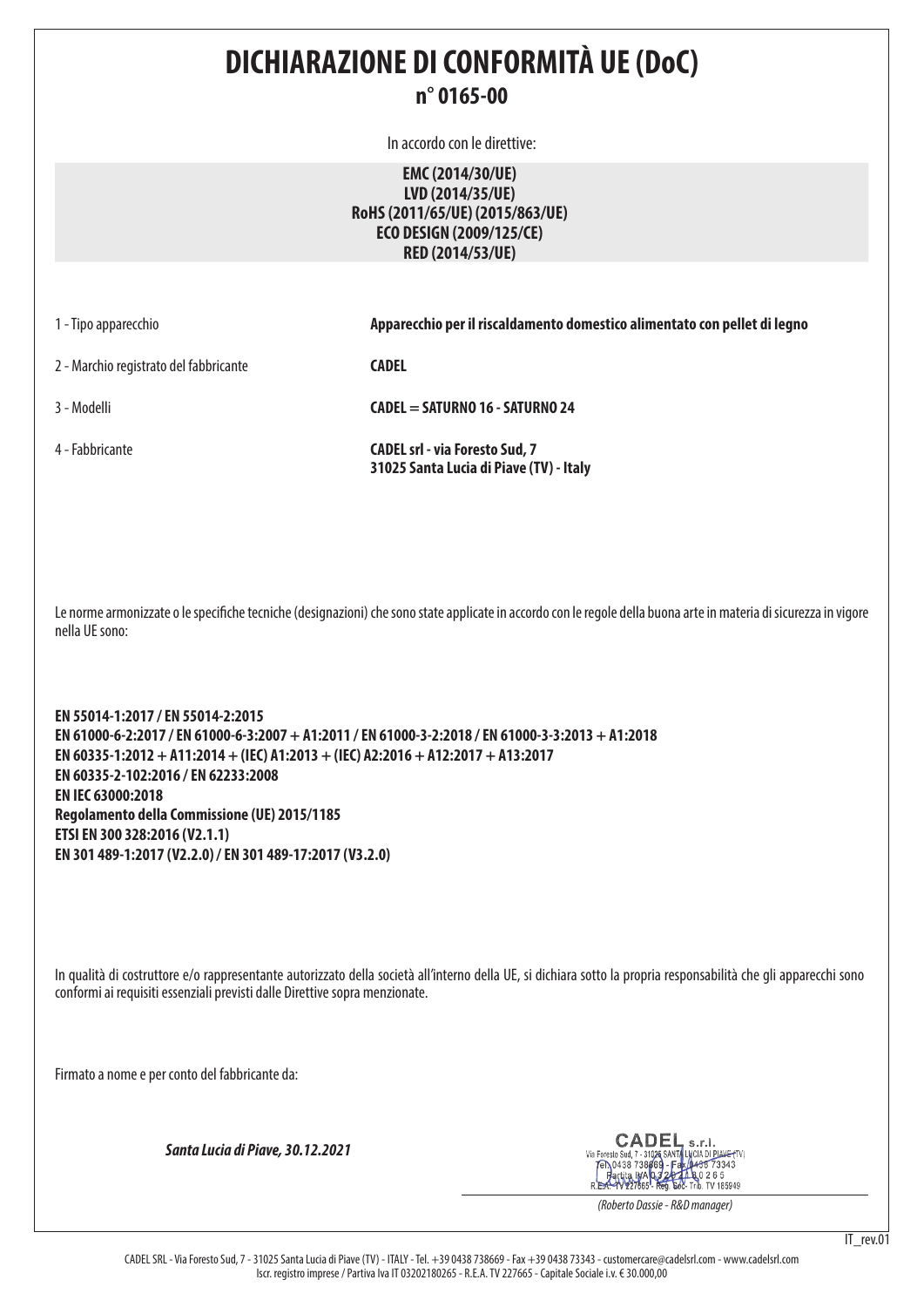### **DÉCLARATION DE CONFORMITÉ UE n° 0165-00**

Conformément aux directives:

**EMC (2014/30/UE) LVD (2014/35/UE) RoHS (2011/65/UE) (2015/863/UE) ECO DESIGN (2009/125/CE) RED (2014/53/UE)**

| 1 - Type d'appareil |  |  |  |  |  |  |
|---------------------|--|--|--|--|--|--|
|---------------------|--|--|--|--|--|--|

Appareil de chauffage domestique alimenté par des granulés de bois

2 - Marque enregistrée du fabricant **CADEL** 

3 - Modèles **CADEL = SATURNO 16 - SATURNO 24**

4 - Fabricant **CADEL srl - via Foresto Sud, 7 31025 Santa Lucia di Piave (TV) - Italy**

Les normes harmonisées ou les spécifications techniques (désignations) qui ont été appliquées conformément aux règles de l'art en matière de sécurité applicables dans l'UE sont les suivantes:

**EN 55014-1:2017 / EN 55014-2:2015 EN 61000-6-2:2017 / EN 61000-6-3:2007 + A1:2011 / EN 61000-3-2:2018 / EN 61000-3-3:2013 + A1:2018 EN 60335-1:2012 + A11:2014 + (IEC) A1:2013 + (IEC) A2:2016 + A12:2017 + A13:2017 EN 60335-2-102:2016 / EN 62233:2008 EN IEC 63000:2018 Règlement de la Commission (UE) 2015/1185 ETSI EN 300 328:2016 (V2.1.1) EN 301 489-1:2017 (V2.2.0) / EN 301 489-17:2017 (V3.2.0)**

En qualité de fabricant et/ou de représentant autorisé de la société dans l'UE, je déclare sous mon entière responsabilité que les appareils sont conformes aux exigences essentielles prévues par les Directives susmentionnées.

Signé au nom et pour le compte du fabricant par:

*Santa Lucia di Piave, 30.12.2021*

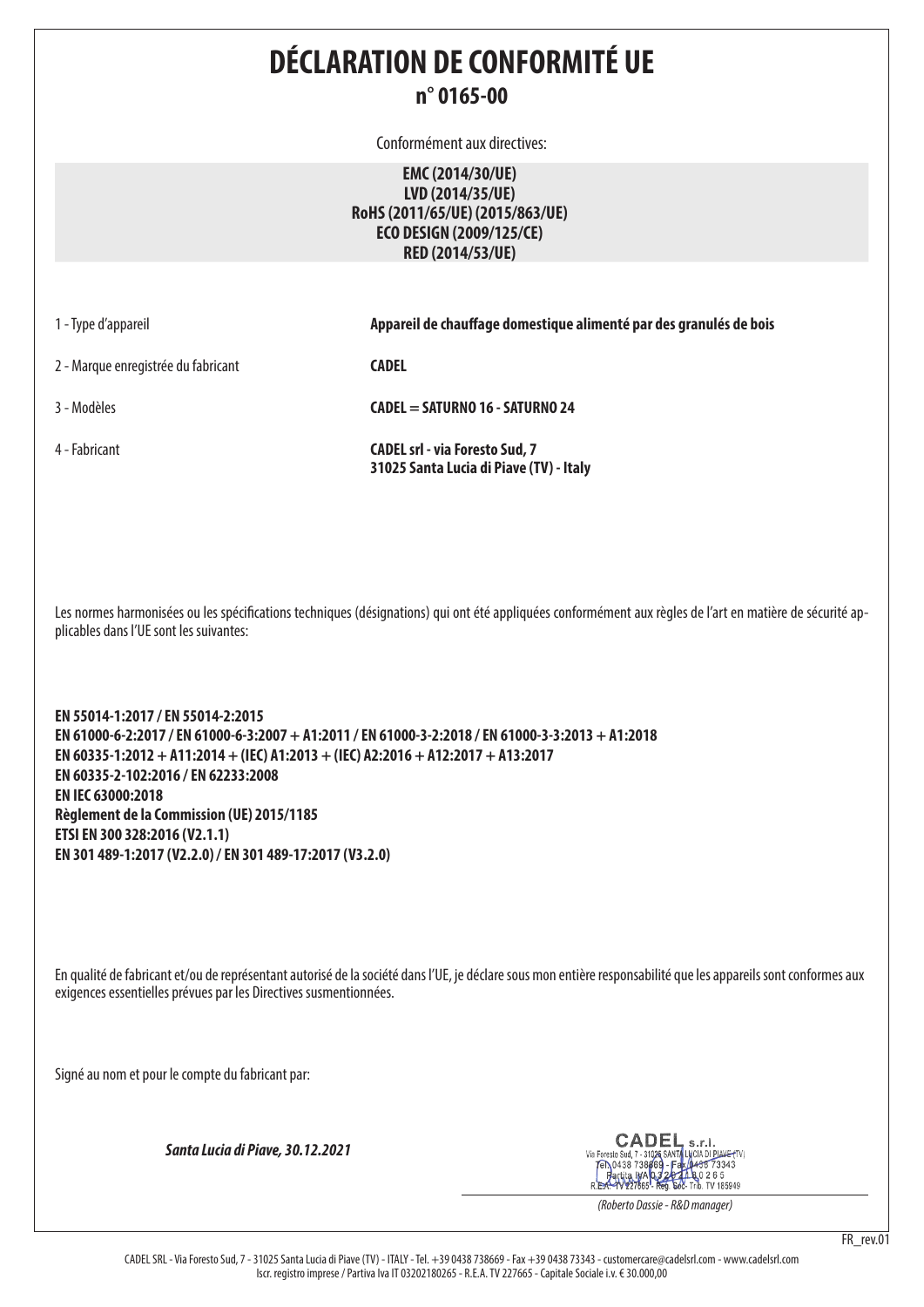## **EU-KONFORMITÄTSERKLÄRUNG n° 0165-00**

In Übereinstimmung mit den Richtlinien:

**EMC (2014/30/EU) LVD (2014/35/EU) RoHS (2011/65/UE) (2015/863/UE) ECO DESIGN (2009/125/EC) RED (2014/53/EU)**

| 1 - Gerätetyp                                  | Mit Holzpellets betriebenes Haushaltsheizgerät                                   |
|------------------------------------------------|----------------------------------------------------------------------------------|
| 2 - Eingetragenes Warenzeichen des Herstellers | <b>CADEL</b>                                                                     |
| 3 - Modelle                                    | CADEL = SATURNO 16 - SATURNO 24                                                  |
| 4 - Hersteller                                 | <b>CADEL srl - via Foresto Sud, 7</b><br>31025 Santa Lucia di Piave (TV) - Italy |

Die harmonisierten Normen oder technischen Spezifikationen (Bestimmungen), die in Übereinstimmung mit den in der EU anerkannten Regeln der Technik angewandt wurden, sind:

**EN 55014-1:2017 / EN 55014-2:2015 EN 61000-6-2:2017 / EN 61000-6-3:2007 + A1:2011 / EN 61000-3-2:2018 / EN 61000-3-3:2013 + A1:2018 EN 60335-1:2012 + A11:2014 + (IEC) A1:2013 + (IEC) A2:2016 + A12:2017 + A13:2017 EN 60335-2-102:2016 / EN 62233:2008 EN IEC 63000:2018 Verordnung der Kommission (EU) 2015/1185 ETSI EN 300 328:2016 (V2.1.1) EN 301 489-1:2017 (V2.2.0) / EN 301 489-17:2017 (V3.2.0)**

In meiner Eigenschaft als Hersteller und/oder bevollmächtigter Vertreter der innerhalb der EWG tätigen Firma erkläre ich hiermit eigenverantwortlich, dass die Geräte den grundsätzlichen, von den oben erwähnten Richtlinien geforderten Anforderungen entsprechen.

Unterzeichnet im Namen und im Auftrag des Herstellers von:

*Santa Lucia di Piave, 30.12.2021*

CADEI  $c.r.$ 31026 SANTA LUCIA DI PIAV<del>E (</del>TV<br>- 31026 SANTA LUCIA DI PIAV<del>E (</del>TV<br>38869 - Fax (0438 73343 Via Foresto Sud, 7 - 31026 **BOC-Trib.** TV 185949 Partita IMA 03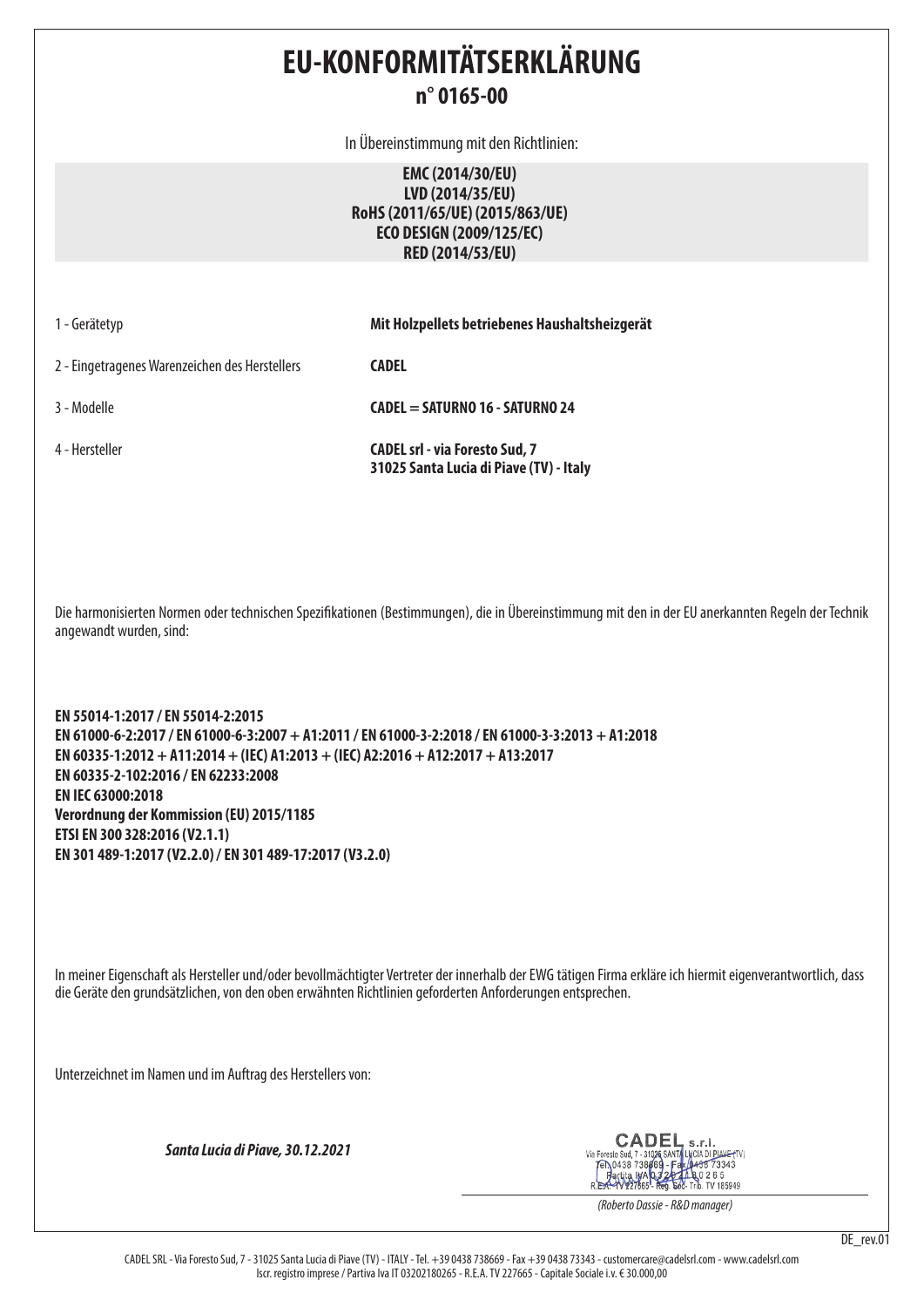### **EU DECLARATION OF CONFORMITY n° 0165-00**

According to the directives:

**EMC (2014/30/EU) LVD (2014/35/EU) RoHS (2011/65/UE) (2015/863/UE) ECO DESIGN (2009/125/EC) RED (2014/53/EU)**

| 1 - Type of appliance | Residencial space heating appliance fired by wood pellets                        |
|-----------------------|----------------------------------------------------------------------------------|
| 2 - Trademark         | <b>CADEL</b>                                                                     |
| 3 - Models            | CADEL = SATURNO 16 - SATURNO 24                                                  |
| 4 - Manufacturer      | <b>CADEL srl - via Foresto Sud, 7</b><br>31025 Santa Lucia di Piave (TV) - Italy |

The following harmonised standards or technical specifications (designations) which comply withgood engineering practice in safety matters in force within the EU have been applied

**EN 55014-1:2017 / EN 55014-2:2015 EN 61000-6-2:2017 / EN 61000-6-3:2007 + A1:2011 / EN 61000-3-2:2018 / EN 61000-3-3:2013 + A1:2018 EN 60335-1:2012 + A11:2014 + (IEC) A1:2013 + (IEC) A2:2016 + A12:2017 + A13:2017 EN 60335-2-102:2016 / EN 62233:2008 EN IEC 63000:2018 Commission Regulation (EU) 2015/1185 ETSI EN 300 328:2016 (V2.1.1) EN 301 489-1:2017 (V2.2.0) / EN 301 489-17:2017 (V3.2.0)**

As manufacture and/or authorised representative within EU, we declare under our sole responsibility that the equipments follow the essential requirements foreseen by above mentioned Directives.

Signed in the name and on behalf of the manufacturer by:

*Santa Lucia di Piave, 30.12.2021*

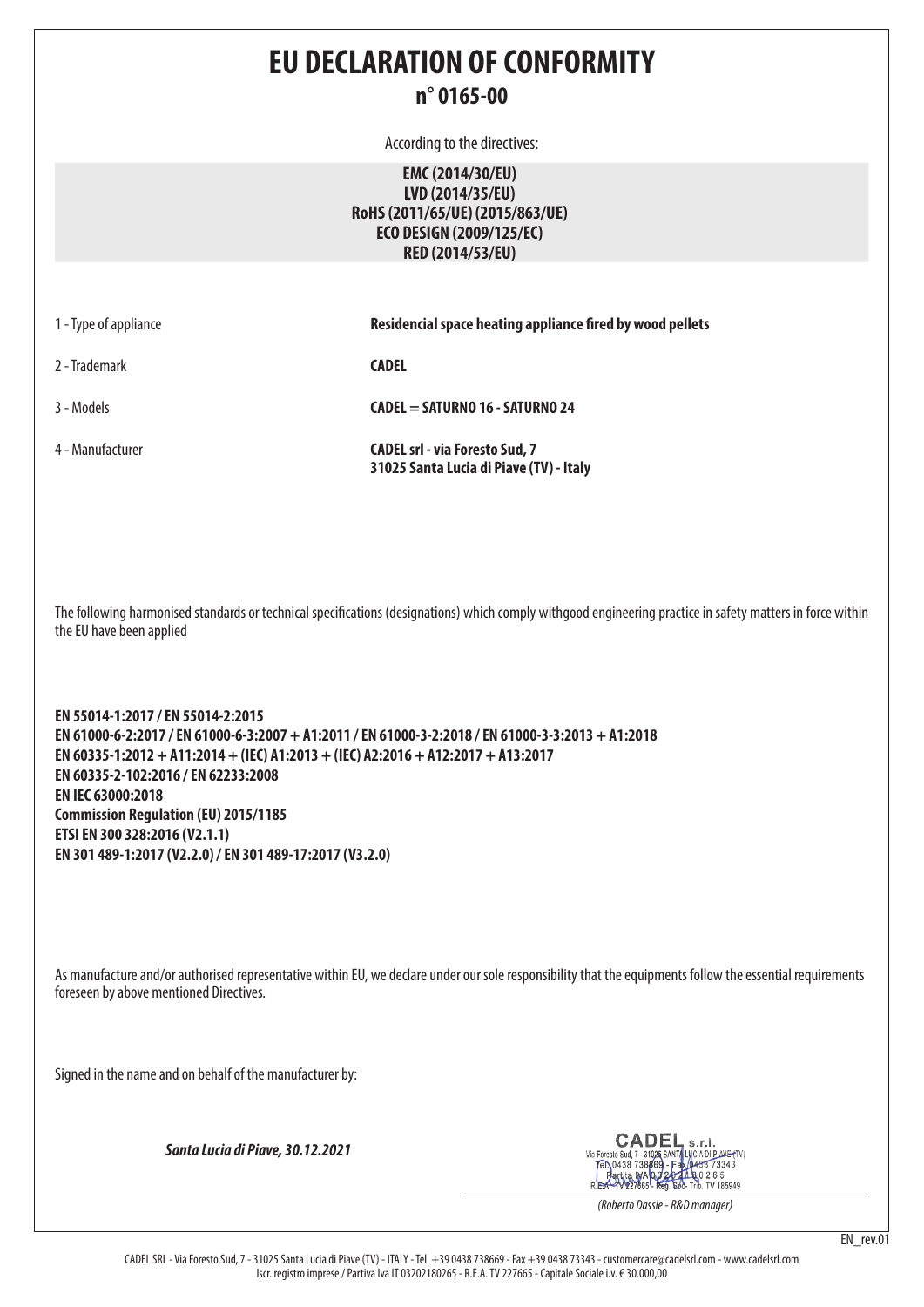### **EU-CONFORMITEITSVERKLARING n° 0165-00**

Overeenkomstig de richtlijnen:

**EMC (2014/30/EU) LVD (2014/35/EU) RoHS (2011/65/UE) (2015/863/UE) ECO DESIGN (2009/125/EC) RED (2014/53/EU)**

| 1 - Type toestel |  |
|------------------|--|
|------------------|--|

**Toestel voor de huishoudelijke verwarming gevoed met houtpellets** 

2 - Geregistreerde merknaam door de fabrikant **CADEL** 

3 - Modellen **CADEL = SATURNO 16 - SATURNO 24**

4 - Fabrikant **CADEL srl - via Foresto Sud, 7 31025 Santa Lucia di Piave (TV) - Italy**

De geharmoniseerde normen of de specifieke technieken (aanduidingen) die zijn toegepast in overeenstemming met de regels van goed vakmanschap op het gebied van veiligheid van kracht in de EU zijn:

**EN 55014-1:2017 / EN 55014-2:2015 EN 61000-6-2:2017 / EN 61000-6-3:2007 + A1:2011 / EN 61000-3-2:2018 / EN 61000-3-3:2013 + A1:2018 EN 60335-1:2012 + A11:2014 + (IEC) A1:2013 + (IEC) A2:2016 + A12:2017 + A13:2017 EN 60335-2-102:2016 / EN 62233:2008 EN IEC 63000:2018 Verordening van de Commissie (EU) 2015/1185 ETSI EN 300 328:2016 (V2.1.1) EN 301 489-1:2017 (V2.2.0) / EN 301 489-17:2017 (V3.2.0)**

In de hoedanigheid van fabrikant en/of bevoegd vertegenwoordiger van de onderneming binnen de EU, wordt onder de eigen verantwoordelijkheid verklaard dat de toestellen conform zijn aan de essentiële eisen voorzien door de bovengenoemde Richtlijnen.

Getekend in naam en voor rekening van de fabrikant door:

*Santa Lucia di Piave, 30.12.2021*

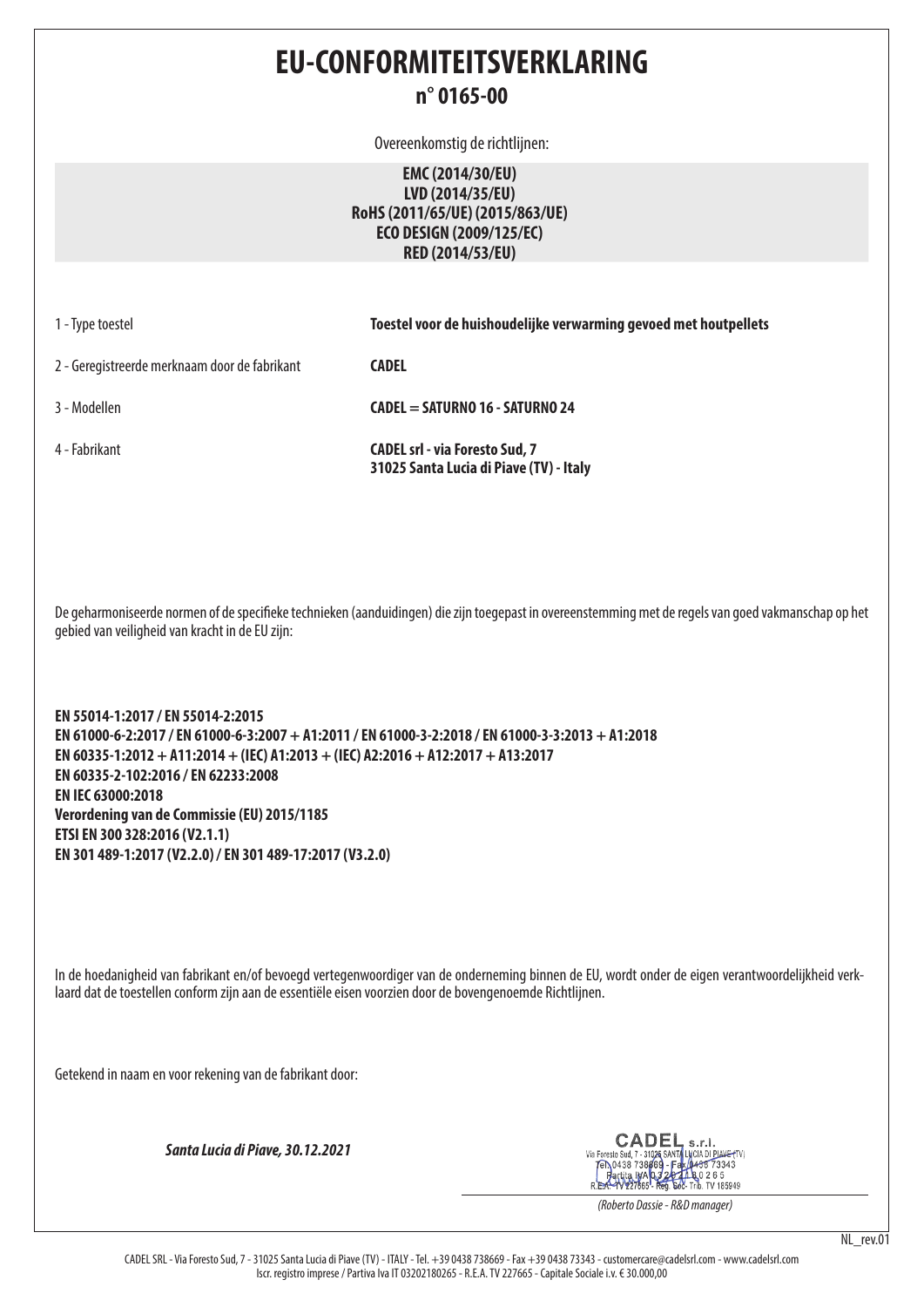# **EU-OVERENSSTEMMELSESERKLÆRING**

#### **n° 0165-00**

I overensstemmelse med direktiverne:

**EMC (2014/30/EU) LVD (2014/35/EU) RoHS (2011/65/UE) (2015/863/UE) ECO DESIGN (2009/125/EC) RED (2014/53/EU)**

| 1 - Type apparat |
|------------------|
|------------------|

1 - Type apparat **Apparat fyret med træpiller til opvarmning i hjemmet**

2 - Producentens registrerede varemærke **CADEL** 

3 - Modeller **CADEL = SATURNO 16 - SATURNO 24**

4 - Producent **CADEL srl - via Foresto Sud, 7 31025 Santa Lucia di Piave (TV) - Italy**

De harmoniserede standarder eller tekniske specifikationer (betegnelser) vedrørende sikkerhed, der er gældende i EU og anvendt i overensstemmelse med reglerne for god praksis, er følgende:

**EN 55014-1:2017 / EN 55014-2:2015 EN 61000-6-2:2017 / EN 61000-6-3:2007 + A1:2011 / EN 61000-3-2:2018 / EN 61000-3-3:2013 + A1:2018 EN 60335-1:2012 + A11:2014 + (IEC) A1:2013 + (IEC) A2:2016 + A12:2017 + A13:2017 EN 60335-2-102:2016 / EN 62233:2008 EN IEC 63000:2018 Kommissionens forordning (EU) 2015/1185 ETSI EN 300 328:2016 (V2.1.1) EN 301 489-1:2017 (V2.2.0) / EN 301 489-17:2017 (V3.2.0)**

Som producent og/eller autoriseret repræsentant for virksomheden hjemhørende inden for EU, erklærer vi på eget ansvar, at apparaterne er i overensstemmelse med de væsentligste krav i de ovennævnte direktiver.

Underskrevet for fabrikanten og på dennes vegne af:

*Santa Lucia di Piave, 30.12.2021*

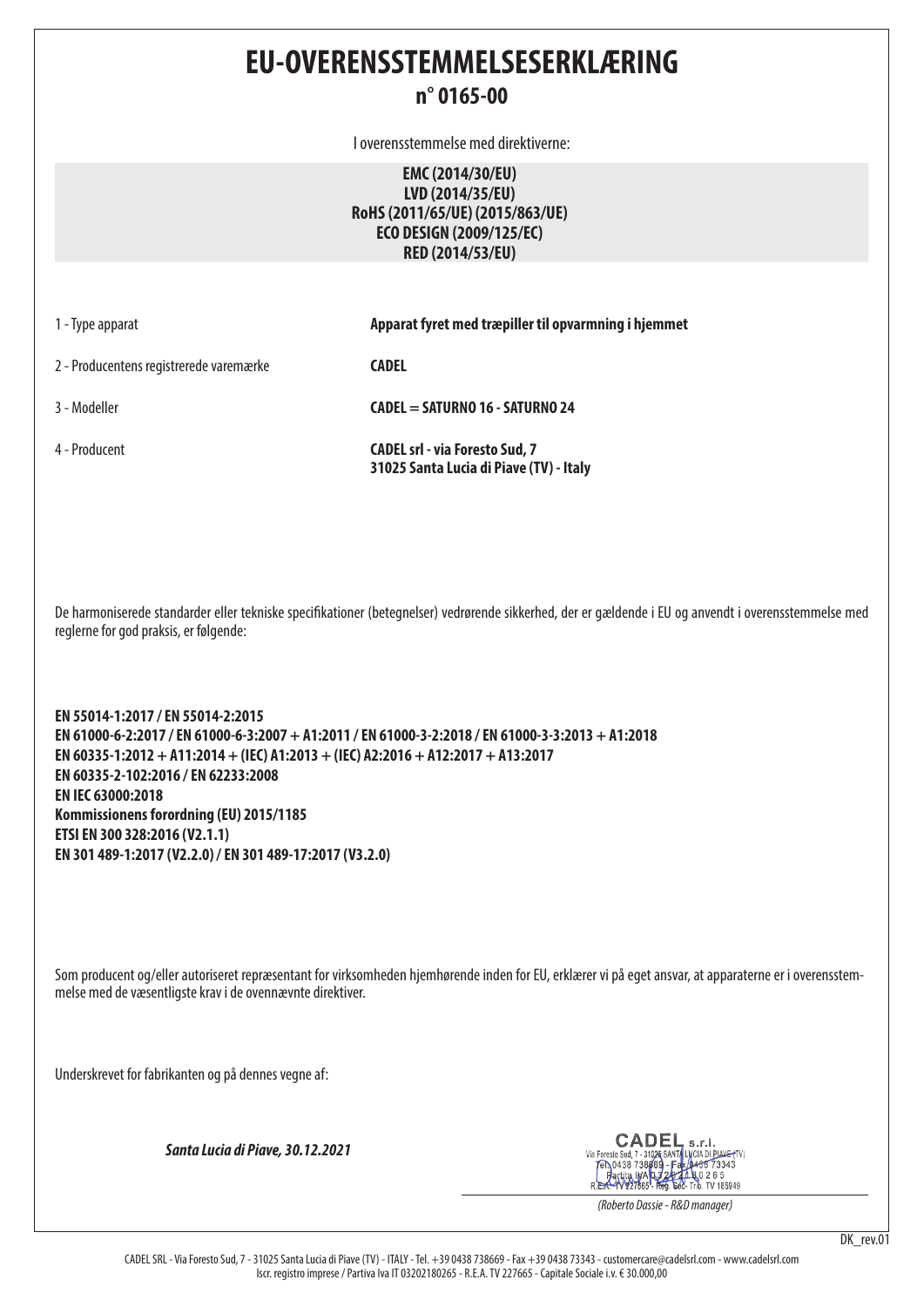**DECLARACIÓN DE CONFORMIDAD UE n° 0165-00**

En conformidad con las directivas:

**EMC (2014/30/UE) LVD (2014/35/UE) RoHS (2011/65/UE) (2015/863/UE) ECO DESIGN (2009/125/CE) RED (2014/53/UE)**

|  |  |  | 1 - Tipo de aparato |
|--|--|--|---------------------|
|--|--|--|---------------------|

1 - Tipo de aparato **Aparato para la calefacción doméstica alimentado con pellets de madera**

2 - Marca registrada del fabricante **CADEL** 

3 - Modelos **CADEL = SATURNO 16 - SATURNO 24**

4 - Fabricante **CADEL srl - via Foresto Sud, 7 31025 Santa Lucia di Piave (TV) - Italy**

Las normas armonizadas o las especificaciones técnicas (designaciones) vigentes en la UE que se han aplicado de acuerdo con las normas de buenas prácticas en materia de seguridad son:

**EN 55014-1:2017 / EN 55014-2:2015 EN 61000-6-2:2017 / EN 61000-6-3:2007 + A1:2011 / EN 61000-3-2:2018 / EN 61000-3-3:2013 + A1:2018 EN 60335-1:2012 + A11:2014 + (IEC) A1:2013 + (IEC) A2:2016 + A12:2017 + A13:2017 EN 60335-2-102:2016 / EN 62233:2008 EN IEC 63000:2018 Reglamento de la Comisión (UE) 2015/1185 ETSI EN 300 328:2016 (V2.1.1) EN 301 489-1:2017 (V2.2.0) / EN 301 489-17:2017 (V3.2.0)**

En calidad de fabricante y/o representante autorizado de la sociedad dentro de la UE, declara bajo su responsabilidad que los equipos cumplen con los requisitos esenciales previstos por las Directivas anteriormente mencionadas.

Firmado a nombre y por cuenta del fabricante por:

*Santa Lucia di Piave, 30.12.2021*

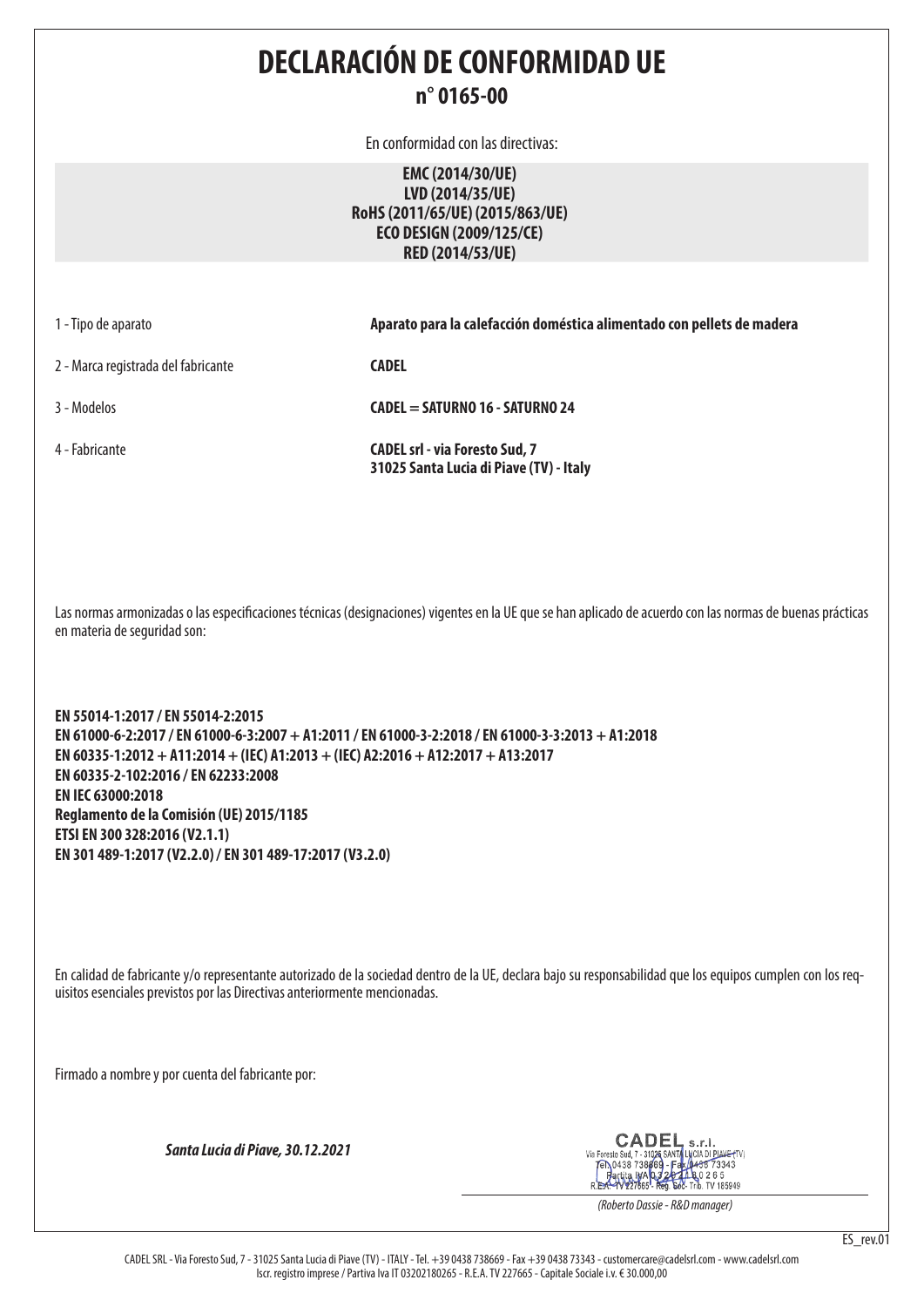**DECLARAÇÃO DE CONFORMIDADE UE n° 0165-00** De acordo com as diretivas: **EMC (2014/30/UE) LVD (2014/35/UE) RoHS (2011/65/UE) (2015/863/UE) ECO DESIGN (2009/125/CE) RED (2014/53/UE)** 1 - Tipo de aparelho **Aparelho para o aquecimento doméstico alimentado com pellets de madeira** 2 - Marca registada do fabricante **CADEL**  3 - Modelos **CADEL = SATURNO 16 - SATURNO 24** 4 - Fabricante **CADEL srl - via Foresto Sud, 7 31025 Santa Lucia di Piave (TV) - Italy** As normas harmonizadas ou especificações técnicas (designações) que foram aplicadas de acordo com as leis em vigor na UE sobre a segurança são: **EN 55014-1:2017 / EN 55014-2:2015 EN 61000-6-2:2017 / EN 61000-6-3:2007 + A1:2011 / EN 61000-3-2:2018 / EN 61000-3-3:2013 + A1:2018 EN 60335-1:2012 + A11:2014 + (IEC) A1:2013 + (IEC) A2:2016 + A12:2017 + A13:2017 EN 60335-2-102:2016 / EN 62233:2008 EN IEC 63000:2018 Regulamento da Comissão (UE) 2015/1185 ETSI EN 300 328:2016 (V2.1.1) EN 301 489-1:2017 (V2.2.0) / EN 301 489-17:2017 (V3.2.0)** Como fabricante e ou representante autorizado da sociedade na UE, declaramos sob a nossa própria responsabilidade que os aparelhos estão em conformidade com os requisitos essenciais das diretivas acima mencionadas. Assinado com nome e por conta do fabricante de: CADEI  $c.r.$ *Santa Lucia di Piave, 30.12.2021* Via Foresto Sud, 7 - 31026 SANTA LUCIA DI PIANE-(TV)<br>
FRICA DI 38 738669 - Fax (0435 73343<br>
Partita IMA 03 2021 R 0 2 6 5<br>
R.E.A.-TV 227665 - Reg. Soc-Trib. TV 185949

PT\_rev.01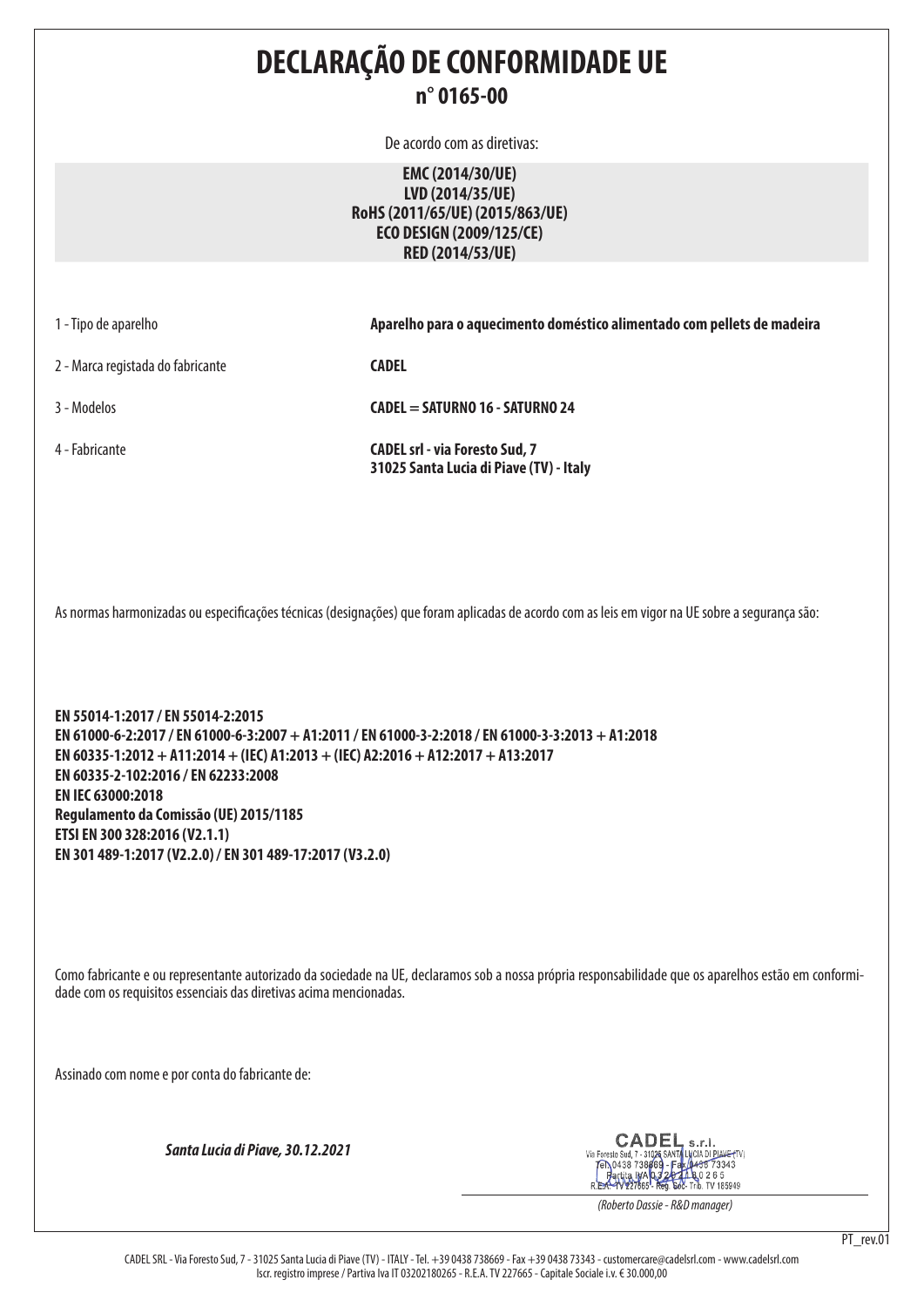### **ΔΗΛΩΣΗ ΣΥΜΜΟΡΦΩΣΗΣ ΕΕ n° 0165-00**

Σύμφωνα με τις Οδηγίες:

**EMC (2014/30/EE) LVD (2014/35/EE) RoHS (2011/65/UE) (2015/863/UE) ECO DESIGN (2009/125/EK) RED (2014/53/EE)**

|  |  | 1 - Τύπος συσκευής |
|--|--|--------------------|
|--|--|--------------------|

1 - Τύπος συσκευής **Συσκευή οικιακής θέρμανσης με πέλετ ξύλου**

2 - Κατατεθέν εμπορικό σήμα του κατασκευαστή **CADEL** 

3 - Μοντέλα **CADEL = SATURNO 16 - SATURNO 24**

4 - Κατασκευαστής **CADEL srl - via Foresto Sud, 7 31025 Santa Lucia di Piave (TV) - Italy**

Τα εναρμονισμένα πρότυπα ή οι τεχνικές προδιαγραφές (ονομασίες) που εφαρμόστηκαν σύμφωνα με τους κανόνες της ορθής πρακτικής σε θέματα ασφαλείας που ισχύουν στην ΕΕ είναι οι εξής:

**EN 55014-1:2017 / EN 55014-2:2015 EN 61000-6-2:2017 / EN 61000-6-3:2007 + A1:2011 / EN 61000-3-2:2018 / EN 61000-3-3:2013 + A1:2018 EN 60335-1:2012 + A11:2014 + (IEC) A1:2013 + (IEC) A2:2016 + A12:2017 + A13:2017 EN 60335-2-102:2016 / EN 62233:2008 EN IEC 63000:2018 Κανονισμός Επιτροπής (ΕΕ) 2015/1185 ETSI EN 300 328:2016 (V2.1.1) EN 301 489-1:2017 (V2.2.0) / EN 301 489-17:2017 (V3.2.0)**

Ως κατασκευαστής ή/και εξουσιοδοτημένος αντιπρόσωπος της εταιρείας στην ΕΕ, δηλώνεται με δική μας ευθύνη ότι οι συσκευές είναι κατασκευασμένες σε συμμόρφωση με τις βασικές απαιτήσεις των προαναφερόμενων οδηγιών.

Υπεγράφη στο όνομα και για λογαριασμό του κατασκευαστή από:

*Santa Lucia di Piave, 30.12.2021*

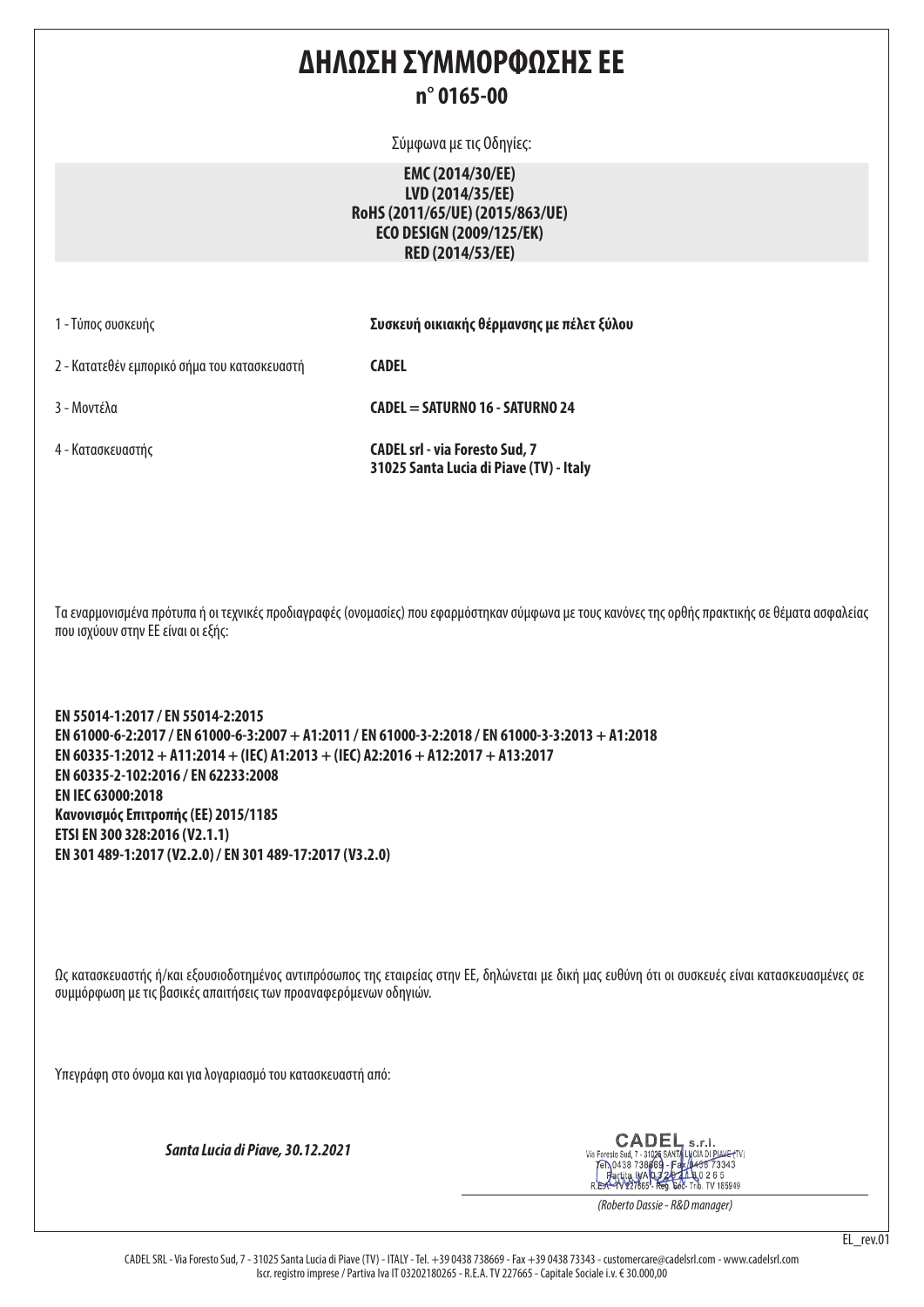### **DEKLARACJA ZGODNOŚCI UE n° 0165-00**

Zgodnie z dyrektywami:

**EMC (2014/30/UE) LVD (2014/35/UE) RoHS (2011/65/UE) (2015/863/UE) ECO DESIGN (2009/125/WE) RED (2014/53/UE)**

1 - Rodzaj urządzenia **Urządzenie do ogrzewania gospodarstw domowych zasilane pelletem drzewnym**

2 - Zarejestrowany znak towarowy producenta **CADEL** 

3 - Modele **CADEL = SATURNO 16 - SATURNO 24**

4 - Producent **CADEL srl - via Foresto Sud, 7** 

**31025 Santa Lucia di Piave (TV) - Italy**

Zharmonizowane normy lub specyfikacje techniczne (oznaczenia), które zostały zastosowane zgodnie z zasadami dobrych praktyk bezpieczeństwa obowiązujących w UE, to:

**EN 55014-1:2017 / EN 55014-2:2015 EN 61000-6-2:2017 / EN 61000-6-3:2007 + A1:2011 / EN 61000-3-2:2018 / EN 61000-3-3:2013 + A1:2018 EN 60335-1:2012 + A11:2014 + (IEC) A1:2013 + (IEC) A2:2016 + A12:2017 + A13:2017 EN 60335-2-102:2016 / EN 62233:2008 EN IEC 63000:2018 Rozporządzenie Komisji (UE) 2015/1185 ETSI EN 300 328:2016 (V2.1.1) EN 301 489-1:2017 (V2.2.0) / EN 301 489-17:2017 (V3.2.0)**

Jako producent i/lub autoryzowany przedstawiciel przedsiębiorstwa na terenie UE, oświadczam na własną odpowiedzialność, że urządzenia spełniają zasadnicze wymagania wyżej wymienionych dyrektyw.

Podpisano w imieniu i na rzecz producenta, przez:

*Santa Lucia di Piave, 30.12.2021*